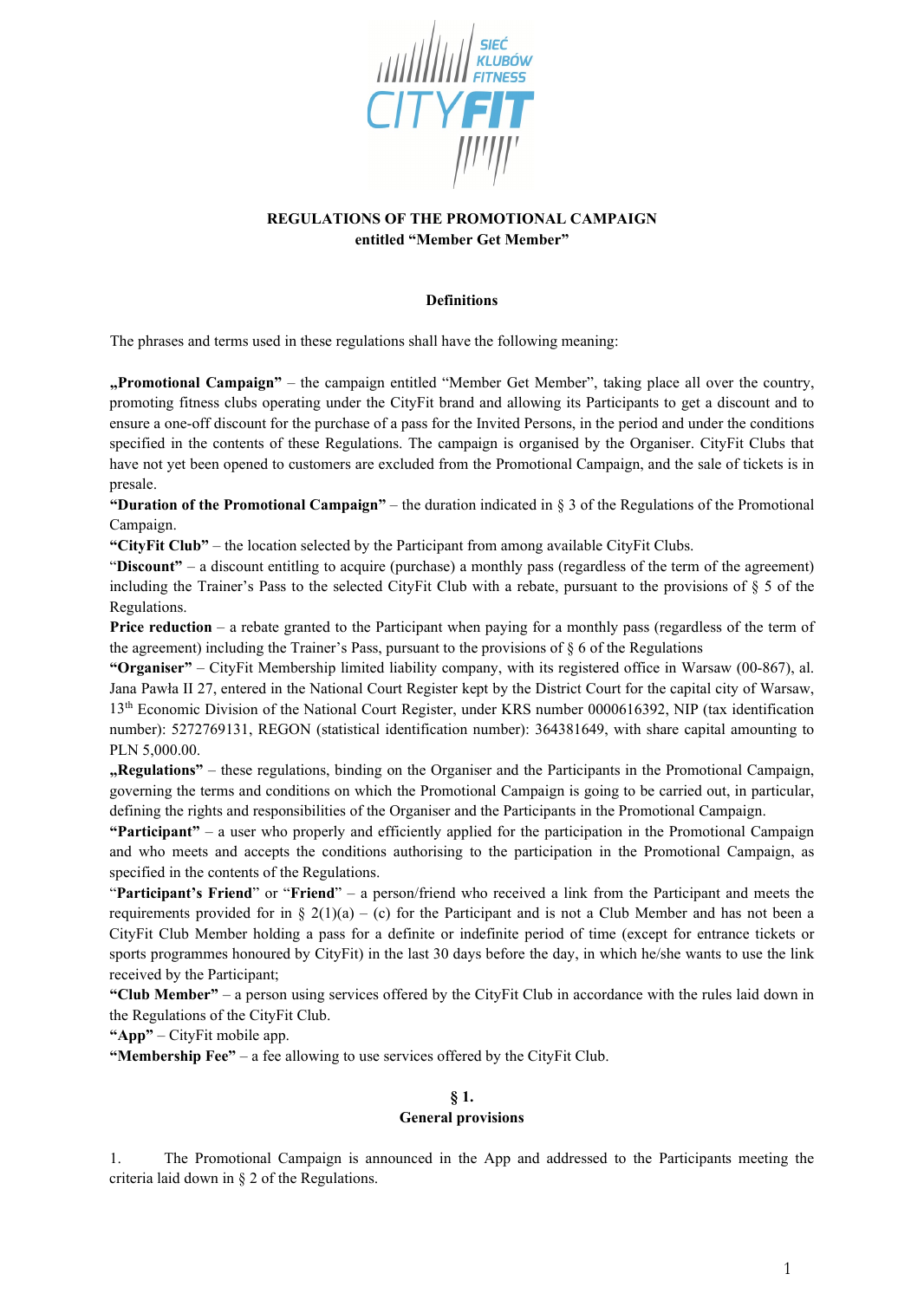

2. The application for the participation in the Promotional Campaign takes place via the App only.

### **§ 2. Participant in the Promotional Campaign**

1. The Participant in the Promotional Campaign may be any natural person being a consumer within the meaning of Article 221 of the Civil Code Act (consolidated text Journal of Laws of 2016, item 380), meeting jointly the following requirements:

a) turned 16 (sixteen) on the date of applying for the participation in the Promotional Campaign

b) has access to the Internet, including the App;

c) has read and accepted the contents of the Regulations;

d) is the CityFit Club Member.

2. The participation in the Promotional Campaign is fully voluntary, whereby the Participant in the Promotional Campaign is obliged to become familiar with these Regulations, and by the fact of applying for the participation in the Promotional Campaign declares that he/she accepts the conditions of the Promotional Campaign in question, as described in the Regulations.

### **§ 3. Duration**

The Promotional Campaign is launched on 20 September 2021 and continues until revoked by the Organiser.

# **§ 4. Application for the participation in the Promotional Campaign**

The participation in the Promotional Campaign is applied for only via the App, by accepting the Regulations and sending a link to a Friend during the term of the duration of the Promotional Campaign.

# **§ 5.**

#### **Discount**

1. After logging in to the App (§ 4(3) of the Regulations), during the duration of the Promotional Campaign, the Participant is able to provide his/her Friends with a link (messenger, whatsapp, sms, etc.), which, when clicked on by the Friend, redirects him/her to the Organiser's purchasing website with the one-off Discount automatically calculated for the purchase of one pass. The amount of the Discount will be visible on the purchasing website.

2. The discount is to be used when purchasing monthly passes regardless of the term of the agreement. The discount is not applicable when purchasing entrance tickets. The discount granted to the Friend is one-off and is valid for 1 month only. The Discount for the Friend is combined only with price reductions to which the Participant is entitled as a result of a promotional campaign available in the sales flow at the time of purchasing a pass, i.e. a discount regarding the registration fee, a promotion regarding the membership fee, subject to paragraph 3 below. The discount is not combined with other discount codes held by the Friend.

3. The fee for a pass for the Friend together with the granted Discount cannot be lower than PLN 0 gross.

4. Each person meeting the requirements of participation in the Promotional Campaign (§ 2 of the Regulations) may invite many Friends.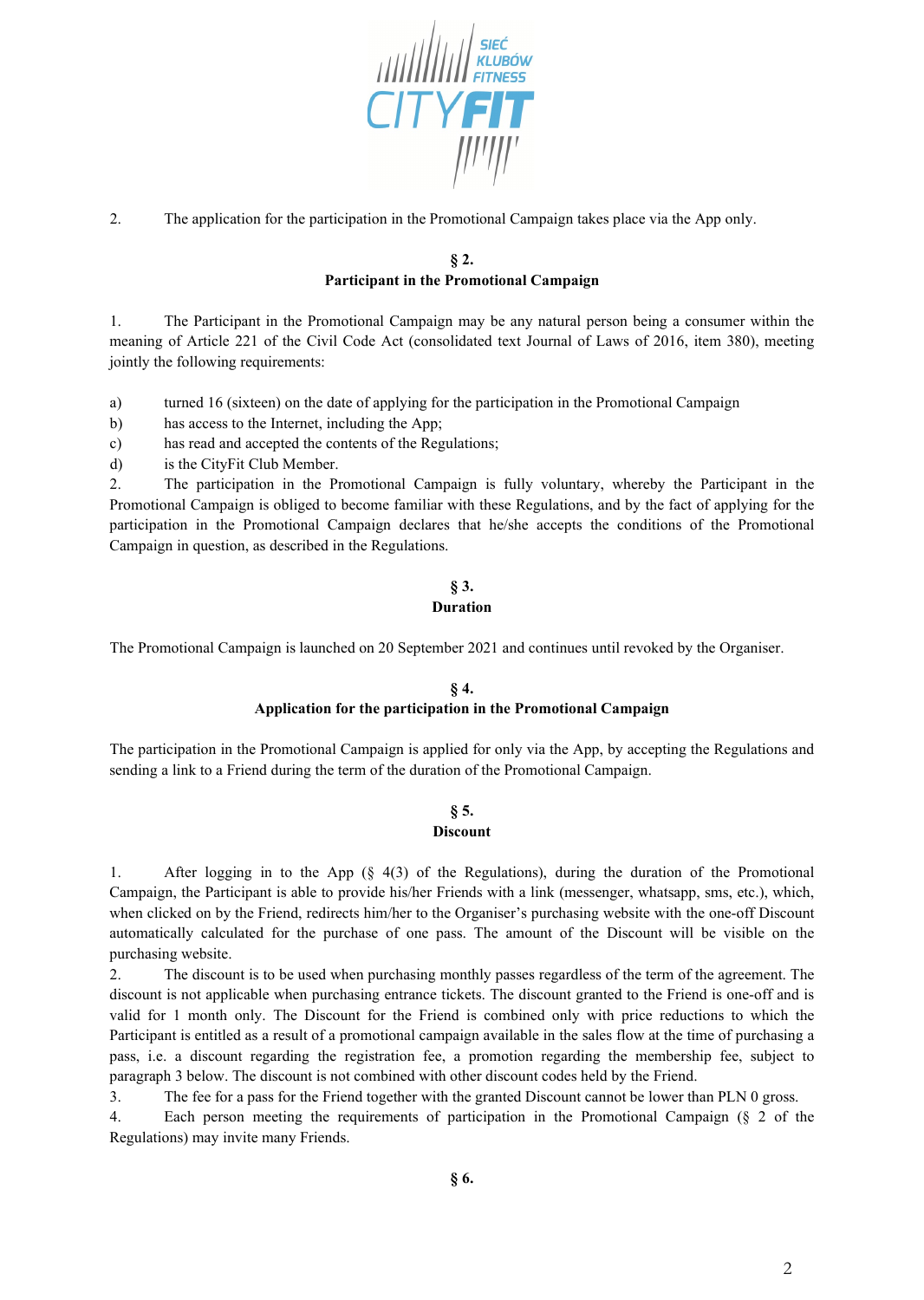

#### **Popularisation of the Discount/Price reduction for the Participant's pass**

- 1. The purchase of a pass by the Friend as a result of using the link sent by the Participant authorises the Participant to obtain a Price Reduction when paying for his/her own pass in the amount indicated on the Promotional Campaign's website, subject to the following paragraphs of this section.
- 2. The Price Reduction for the Participant will be applied starting from the next billing period and will be active as long as the Friend remains the Club Member on the basis of the pass - purchased with the use of the Discount and the Friend regularly pays the fee for the above-mentioned pass, i.e. without delay. If there is any debt on the Friend's account, the Price Reduction will not be applied.
- 3. The Price Reduction for the Participant is combined with other rebates, promotions or price reductions if in a given month the Participant uses any promotion, etc., including rebates to which the Participant is entitled as a result of the Promotional Campaign.
- 4. The task of the Participant applying for the acquisition of the right to the Price Reduction is to effectively invite the Participant's Friends to join the CityFit club during the Promotional Campaign. The "effective invitation" referred to in the preceding sentence is understood jointly as: sending the link by the Participant to the Participant's Friend and using the Discount by the Participant's Friend, meaning the acquisition (purchase) of a CityFit club pass by the Friend.
- 5. The use of the Discount established in the link sent by the Participant to the Friend in the manner indicated in section 2 § 5 above and the purchase of the pass results in granting the Participant the Price Reduction for the so-called "referral" - for each person effectively invited (in accordance with this paragraph), the Participant receives 1 Price Reduction.
- 6. The Price Reduction referred to in the preceding paragraph is granted to the given Participant only if the Participant's Friend purchases the pass using the Discount made available by the Participant.
- 7. The Participant may collect the Price Reductions referred to above during the Promotional Campaign and their amount may not exceed the equivalent of his/her monthly Membership Fee.
- 8. Price Reductions which are not used in a given month are not transferred to subsequent periods.

# **§ 7.**

# **Personal data**

The Organiser processes personal data based on legitimate interest consisting in a need to manage and run the Promotional Campaign. The personal data processing rules have been described in the Regulations of the CityFit Club available on the cityfit.pl website and where the general Private Policy of the CityFit Group is available of this website – priority is given to the rules described in this policy.

# **§8.**

# **Responsibility**

1. The failure to use the Discount by the Participant/Participant's Friend during the duration of the Promotional Campaign does not give rise to any claims against the Organiser, unless the fact of not using the Discount by the Participant's Friend was caused by the reasons attributable to the Organiser.

2. The Organiser is not responsible for any potential technical problems affecting the meeting the conditions of participation in the Promotional Campaign, in particular, the temporary unavailability of the App or impossibility to enter the referral link, caused by reasons beyond the Organiser's control, including, in particular, by reasons of the so-called force majeure and necessary maintenance works.

# **§9. Complaints**